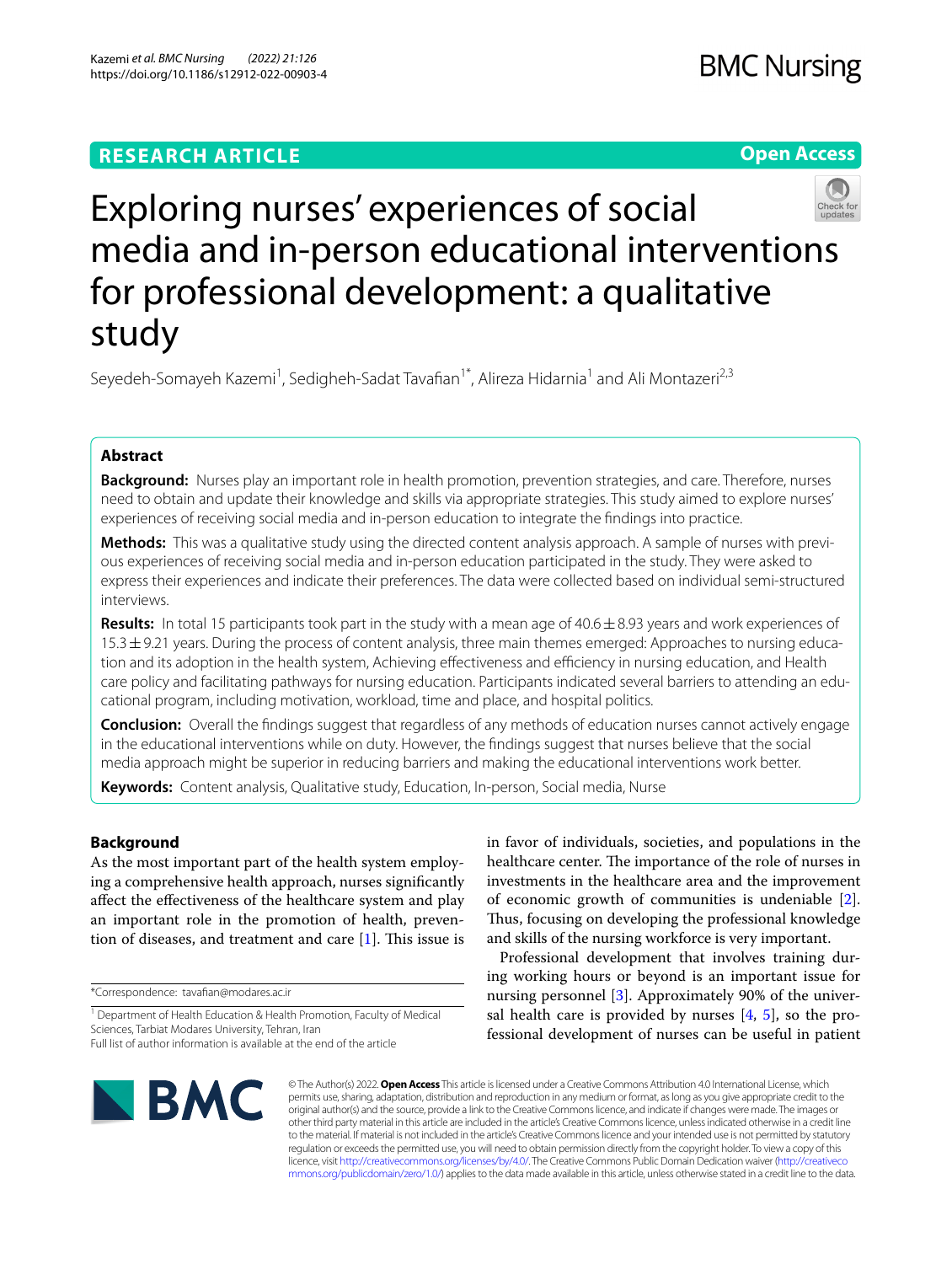care, the efficiency of organizations, and the promotion of nurses [[6\]](#page-7-5). As such implementing educational programs for nursing personnel during working hours or out-of-hours are essential. Diferent strategies have been employed to implement professional development through educational programs using electronic (mobile, message, website), and in-person (lectures, role-playing) education methods.

An education method comprises the principles and methods used to enable learning in the learner. For a particular education method to be appropriate and efficient, it has to be relevant to the characteristics of the learner and the type of learning it is supposed to bring about [[7\]](#page-7-6). Researchers of face-to-face or in-person education argued that efective action requires more than learning new tools and techniques, and must also include exploration of the theories and values which underpin facilitation practice  $[8]$  $[8]$ . The focus should also be on the personal qualities and attendance that facilitators bring to the group [[8,](#page-7-7) [9](#page-7-8)]. Some studies have shown that educational programs based on social media might be more helpful compared to other forms of education [[10](#page-7-9), [11\]](#page-7-10).

Rapid and innovative advances in participative Internet communications referred to as "social media," ofer opportunities for modifying health behavior. People of all demographics are adopting these technologies whether on their computers or through mobile devices and they are increasingly using these social media for healthrelated issues. Although social media have considerable potential as tools for health promotion and education, these media, like traditional health promotion media, require careful application and may not always achieve their desired outcomes [[12\]](#page-7-11). Some studies show social media intervention has been successful in the management of low back pain [[13](#page-7-12)[–15](#page-8-0)], Type 2 Diabetes [\[16](#page-8-1)], self-efficacy  $[17]$  $[17]$ . Social media can support nurses in numerous ways on a personal level. Moorehead et al. highlighted several such as, increased number of interactions with others, shared and custom health content, access and availability of health information, and peer and social support [\[18](#page-8-3)].

Social media includes diferent online tools and some have been used in health promotion, such as Web Logs, Websites, Message boards, Short message services, Social networking sites, etc. [[12\]](#page-7-11). As technology is rapidly changing, so is pedagogy within nursing education. In recent years, using the flexibility of the Internet provides a good opportunity to extend scientifc content and enhance learning in general [\[19\]](#page-8-4). A qualitative study on the consequences and factors afecting work-related low back pain in nurses found that nurses could not attend the educational program continuously based on a variety of causes, such as a heavy workload, lack of time, or lack of staff  $[20]$ . It seems nursing personnel is among those who could beneft from social media including website, app given that they have growing educational needs and skills and at the same time they are dealing with overloading tasks scheduling [[21\]](#page-8-6).

The PRECEDE-PROCEED model is often used in health education and health promotion. This model is a cost–beneft evaluation framework proposed in 1974 by Lawrence W. Green that can help health program planners, policymakers, and other evaluators, analyze situations and design health programs efficiently  $[22]$  $[22]$ . Based on the study by Green and Kreuter, analyzing situations and designing and implementing educational programs efficiently can be classified in enabling factors and administrative and policy diagnoses. Enabling factors are those characteristics of the environment that facilitate action and any skill or resource required to attain specifc behavior  $[23]$  $[23]$ . They include programs, services, availability and accessibility of resources, or new skills required to enable behavior change. The administrative and policy diagnosis phase focuses on the administrative and organizational concerns that must be addressed before program implementation. This includes assessment of resources, development, and allocation of budgets, looking at organizational barriers, and coordination of the program with other departments, including external organizations and the community [[24\]](#page-8-9).

In this study, we intend to explain the advantages and disadvantages of the two educational approaches. In other words, we construed and explained the presentation of educational content or intervention via two approaches of in-person and social media from the perspective of nurses based on PRECEDE model. As well, we construed the governing policies in our country hospital in facilitating the provision of education through two approaches.

Because education plays an important role in nurses' career advancement, the present study aimed to identify and explore nurses' experiences of two approaches of education (social media such as website, App, and inperson education) using a qualitative method.

The study sought to answer the following questions:

Which educational approach do nurses prefer? Why?

Which educational approach is more appropriate and efective?

Which approach is in line with hospital policies?

## **Methods**

## **Study design**

As part of a trial [\[25](#page-8-10)], a qualitative study was conducted to explore nurses' experiences of social media and in-person education approaches. The study used the directed content analysis approach. The goal of a directed content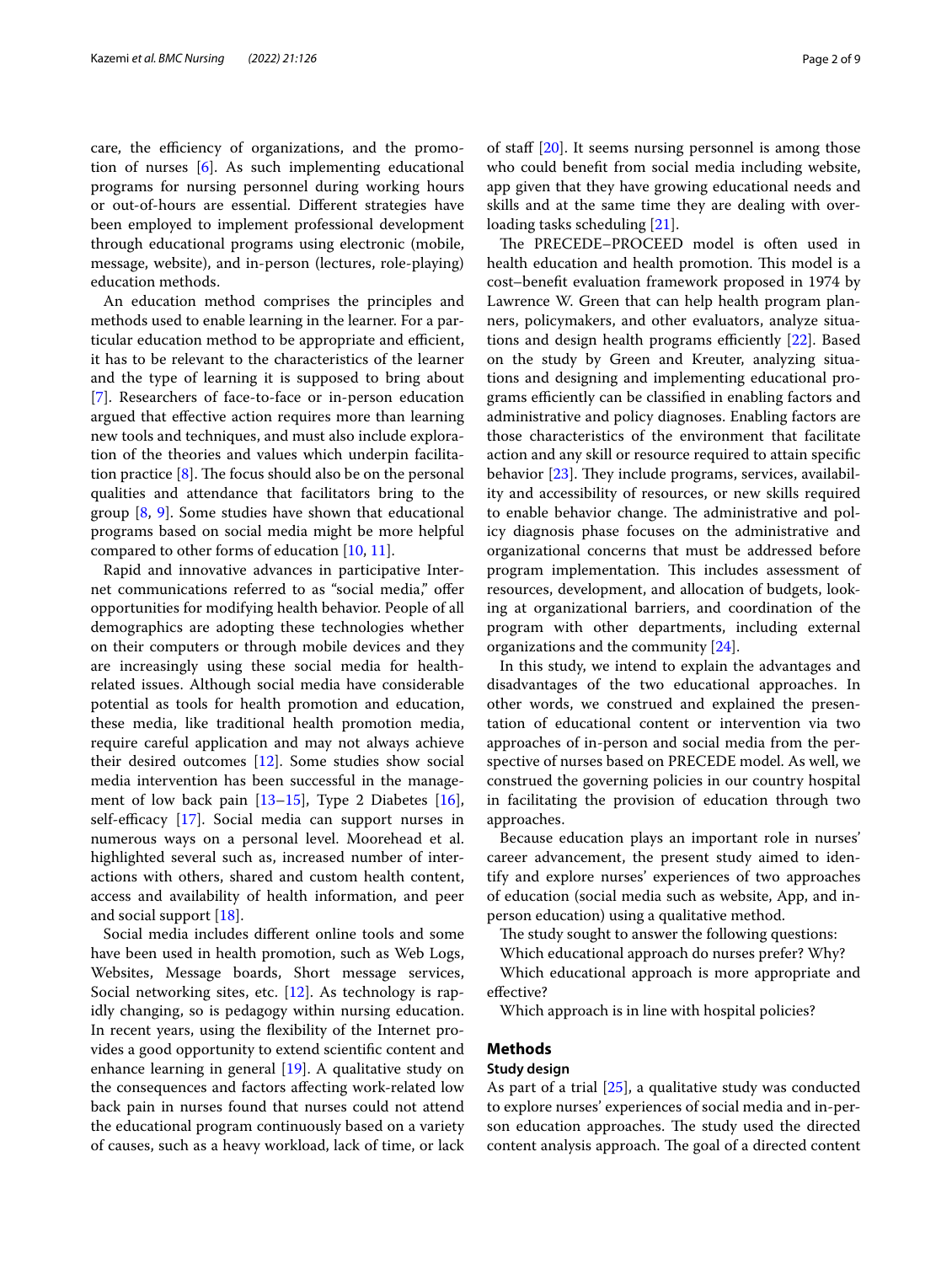analysis approach is to validate or extend conceptually a theoretical framework or theory [[26\]](#page-8-11). Existing theory or research can help focus the research question and it can help researchers begin by identifying key concepts or variables as initial coding categories. This approach was employed by Hsieh and Shannon in 2005 [\[27\]](#page-8-12). Content analysis using the directed approach employs a more structured process than in a conventional approach [\[28](#page-8-13)]. As such it is appropriate to use existing theories or prior investigations about the phenomenon under study.

## **Participants**

Participants included nurses working at relevant hospitals. Inclusion criteria were: at least one year of work experience in nursing, previous experience of receiving social media, and in-person education. The study was approved by Tarbiat Modares University of Ethics Committee for Health Research Ethics (IR. TUM. REC. 2017/545), and all participants provided written consent. As well as, the researcher reminded commitment to ethics in research, such as secrecy, preservation of anonymity, permission to leave the study, and interruption of the interview if desired.

## **Data collection**

The data were collected based on individual semi-structured interviews  $[29, 30]$  $[29, 30]$  $[29, 30]$  $[29, 30]$  $[29, 30]$ . The Interviewees in this study were nursing personnel. The recruitment of participants for the interviews was based on purposive sampling. Decisions regarding the number of individual interviews were determined by data saturation  $[31]$  $[31]$ . The original interviews were conducted by the main researcher (SSK) between August 2017 and March 2018 and lasted between 35 to 50 min. All the interviews were conducted in a private room. In the frst, the researcher explained the study goals and reasons for doing the research to the participants. To ensure consistency, each interview followed the same semi-structured format, using an interview schedule consisting of open questions, all interviews were recorded and transcribed. The interview guide consisted of open-ended questions based on subcategories of the enabling, administrative, and policy factors of PRECEDE model to allow respondents to fully explain their own experiences. The questions such as "What do you think about social media and in-person education approaches?/ Which approach is in line with hospital policies?" Likewise, they were asked to express their experiences and indicate their preferences.

## **Data analysis**

The study used the directed content analysis approach. The data analysis process was carried out simultaneously by collecting data [[32](#page-8-17)]. Semi-structured interviews were tape-recorded, transcribed verbatim, the transcript read several times, and parts of the text highlighted, that were relevant to the study goals. The highlighted passages were broken up into semantic units. Then investigators identifed meaning-units from each transcript and performed initial coding according to the participants' phrases. Any text that could not be categorized with the initial coding scheme was given a new code. Initial codes were identifed by at least two co-investigators, and codes were then categorized according to similarities and diferences [[31\]](#page-8-16). An initial analysis created 20 excerpts (sections of text). The data were independently coded by another researcher with in-depth knowledge to explore consistency. The second researcher also created 22 extracts. Transcripts, codes, and categories were read several times by various members of the research group to exhaust identifable major themes. During this process, data were reduced from text to codes and categories. Based on the type and breadth of a category, researchers identifed subcategories with subsequent analysis. When the coding assignments were done for both researchers, have reviewed the three assigned codes from expected outcomes, such as presentation and adoption of education, effectiveness, and efficiency of education, policymaking, and facilitators for education. All coding steps for interview passages were also managed using the MAXQDA 10 editing software.

#### **Validation**

The evaluation criteria for establishing the trustworthiness of qualitative data were also considered  $[28]$  $[28]$  $[28]$ . There was constant comparison within and across categories and across interviews where each code or category was checked against the rest of the data to establish and refne categories that refected the nuances of the data [\[33](#page-8-18)].

Credibility is the equivalent of internal validity in quantitative research and is concerned with the aspect of truth-value. One of the strategies to ensure credibility is member checking [[34,](#page-8-19) [35\]](#page-8-20). All transcripts of the interviews were sent to the participants for feedback. Further, halfway through the study period, a meeting was held with those who had participated in the interviews, they corrected the 'wrong' interpretation.

Dependability, related to reliability in quantitative terms, occurs when another researcher can follow the decision trail used by the researcher  $[36]$ . The text of the interviews, the relevant codes, and the emerged themes were sent to two researchers outside the study who were familiar with qualitative research. Outside researchers examined the research process and the data analysis to ensure the fndings were consistent and could be repetitive. Then their complimentary comments were used in the analysis of the data. Further, at a meeting,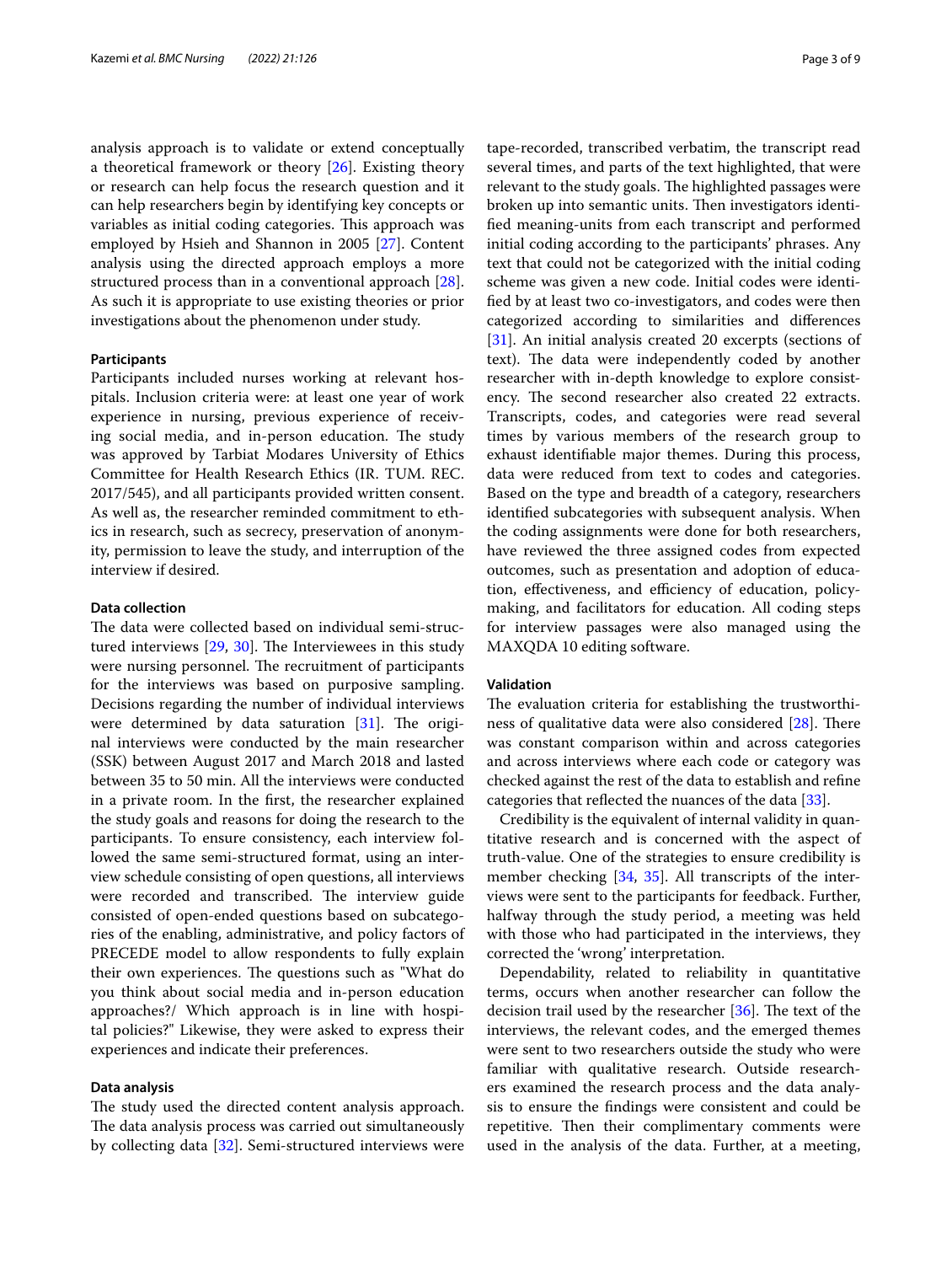we discussed the interpretation and presentation of the research fndings of uncomplimentary until achieved a common result. As well, we used peers to participate in the analysis process to enhance the original fndings.

Confrmability that the fndings were based on participants' responses and there were not any potential bias or personal motivations of the researcher [[34\]](#page-8-19). We have tried to use the participants' narratives and words rather than potential researcher biases. To establish confrmability, the researcher provided an audit trail, which highlighted every step of data analysis that was made to provide a rationale for the decisions made. This helped establish that the research study's fndings accurately portrayed participants' responses.

## **Results**

## **Characteristics of the participants**

The original data collection comprised a series of interviews with a sample of 15 project participants. Most were female  $(n=11)$  and their age ranged from 27 to 52 years old (40.6 $\pm$ 8.9). They have been employed as a nurse for at least one year  $(15.33 \pm 9.2 \,\text{years})$ . Participants included

<span id="page-3-0"></span>**Table 1** Demographic characteristics of the participants in In-depth interviews

| <b>Individual Characteristics</b> | <b>Total (15)</b><br>n (%) or mean $\pm$ SD |
|-----------------------------------|---------------------------------------------|
| Age, years                        | $40.6 + 8.9$                                |
| Gender                            |                                             |
| Female                            | 11(73.3)                                    |
| Male                              | 4(26.7)                                     |
| Profession                        |                                             |
| Head Nurse                        | 3(20)                                       |
| Nurse                             | 12 (80)                                     |
| <b>Years in Profession</b>        | $15.33 + 9.2$                               |

nurses working in hospitals afliated with Mazandaran University of Medical Sciences. The characteristics of participants are presented in Table [1](#page-3-0).

## **Themes, categories, sub‑categories**

The study obtained 3 themes, 9 categories, and 22 subcategories (Tables [2,](#page-3-1) [3](#page-4-0)).

Approaches to nursing education and its adoption in the health system.

Nurses acknowledged that most of the time, in-person education is not provided by an education specialist. So, this theme was derived from performing the program by the staf working in the hospitals, such as the educational supervisor, head nurse, or diferent sectors' nurses. In this case participant 4 (head nurse, age range 50–60) said:

*"Some of the time, education is provided by the staf*  or nurses. The supervisor teaches head nurses and *the head nurse educates sector nurses in the form of a category education to the category. Since diferent departments need to have internal education, some education will be provided by nurses of the same department as a conference. But due to the bustling ward and a large number of patients, not all colleagues can attend the training at the same time. If education is implemented through the app or social media, then there is no need to provide education by nurses or other staf."*

Achieving effectiveness and efficiency in nursing education**:** refers to whether or not a specifc set of resources has a positive efect on achievement and, if so, how large this effect is. This main theme was extracted from three sub-categories as follows:

- Skill Learning: The effect of education on increasing knowledge, practice, and skill was identifed, and the role of practical education in promoting behavior skills

<span id="page-3-1"></span>

| Table 2 The process of formation codes and sub-themes |
|-------------------------------------------------------|
|-------------------------------------------------------|

| Semantic unit                                                                                                                                                                                                                                                                                                                                                                         | Codes                                                                         | Sub-themes                                                                                  |
|---------------------------------------------------------------------------------------------------------------------------------------------------------------------------------------------------------------------------------------------------------------------------------------------------------------------------------------------------------------------------------------|-------------------------------------------------------------------------------|---------------------------------------------------------------------------------------------|
| According to working conditions and crowded units<br>using the app is much better. Whenever I want to use it<br>at work or out of work, at home and anywhere. Instead<br>of reading books, we use more mobile phones. Because<br>everywhere is with us. Maybe I cannot attend classes<br>because of leave or work shift, but I can use the app at<br>any time. Because it's available | Using the app at rest time<br>Using the app at home and at work.              | Access to education without time limitation<br>Access to education without space limitation |
| The staff is low and the workload is high. Sometimes, for<br>example, maybe there are 8 patients, with 4 nurses and<br>patients put intubation. Well, we cannot be in the class<br>with so much sick and low personnel and staff                                                                                                                                                      | Supporting or managing a large number of<br>patients in the units             | The high workload in nursing<br>Work pressure                                               |
| When one thing or something like exercise forgot,<br>we can go back to the app and use it, but after the<br>in-person education, we do not have any document or<br>paper that in the case of forgetfulness, we can refer to it                                                                                                                                                        | Forget information because it does not repeat Remember and repeat the content |                                                                                             |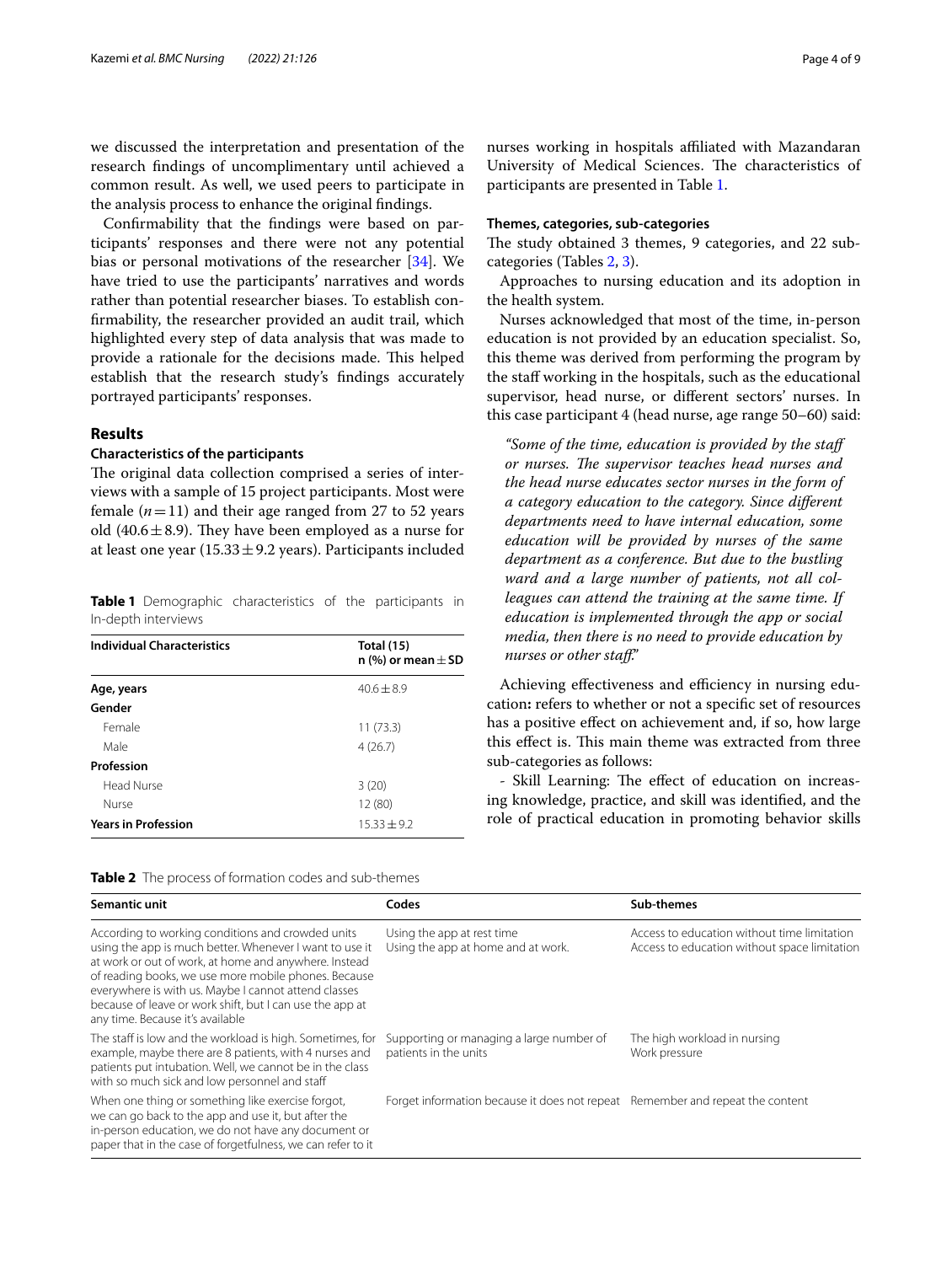## <span id="page-4-0"></span>**Table 3** The process of formation sub-themes, themes, and main themes

| Sub-theme                                                                                                                                                                                                | <b>Theme</b>                               | <b>Main theme</b>                                                        |
|----------------------------------------------------------------------------------------------------------------------------------------------------------------------------------------------------------|--------------------------------------------|--------------------------------------------------------------------------|
| - series education by the head nurse<br>-Provide conference by units' nurses<br>-Implementation of education through social<br>media                                                                     | Performing the program by the staff        | Approaches to nursing education and its adoption in<br>the health system |
| -Practical education<br>-Skill assessment during education                                                                                                                                               | Skill Learning                             | Achieving effectiveness and efficiency in nursing<br>education           |
| -Ask question<br>-Participation of participants                                                                                                                                                          | Interactivity in education                 |                                                                          |
| -Remember and repeat the content<br>-Use content over time                                                                                                                                               | Remembrance for restoring of information   |                                                                          |
| -The material and spiritual motivation of participat- The importance of motivation in education<br>ing in education<br>-Managers' support of education<br>-Consider reward and punishment                |                                            | Health care policy and facilitating pathways for nurs-<br>ing education  |
| -Lack of access to education without time limita-<br>tion<br>-Lack of access to education without space limita-<br>tion<br>-Lack of access to a lot of educational content<br>-Lack of share information | The time limit for easy educational access |                                                                          |
| -The high workload in nursing<br>-Work pressure                                                                                                                                                          | Lack of staff                              |                                                                          |
| -Non-payment of education<br>-Low cost of education through social media                                                                                                                                 | Lack of funding for education              |                                                                          |
| -Holding in-person education on limited dates<br>-Space restrictions for in-person education                                                                                                             | Program Failure over time                  |                                                                          |

was emphasized. In this regard, participant 3 (nurse, age range 20–30) said:

*"Te system thinks in-person education is better than social media. Because in-person education can provide practical examples, nurses can ask questions and issues related to the subject of education. Also, pre-test and post-tests are taken in an in-person education, and the nurse's performance is evaluated. While the system can be designed for education via social media in such a way that contains educational videos practical examples in the form of videos, photos, animations, etc. And the educational supervisor monitor how many percentages of the staf used the program and training. As well, evaluate our knowledge and performance through the website."*

- Interactivity in education: Interactivity in learning is viewed as a socio-constructivist process and can be communicated among content and participants [\[37](#page-8-22)]. Most participants had referred to interactivity in In-person education because In-person education can prepare an adequate situation to ask questions and stimulate communication between participants. Since nurses have received educational content via CD or pdf fles sometimes, they thought education via social media is one-way and interactive communication is not possible. So participants emphasized two-way communication in education and its interactive social media. Participant 15 (nurse, age range 40–50) said:

*"When staf gets together, it is very good. Because they can be exchanging ideas. Also, there are a lot of questions for each of us, and maybe at that moment don't work the memory to ask. Persons can be actively participation in education and do some practical work. But I think in interactive social media, we can talk and express our opinions."*

- Remembrance for restoring of information:

One of the nurses' concerns was the oblivion of the content learned over time. Most participants believed that an appropriate education program should be repeated over time, otherwise it will be forgotten. In this regard, participant 1 (nurse, age range 50–60) said:

*"One of the disadvantages of in-person education is receiving little information and content and it only is at one time and the information*  learned does not repeat over time. Thus, the con*tent learned will be forgotten. But I think one of the benefts of education through the app or social media is receiving a lot of information and content*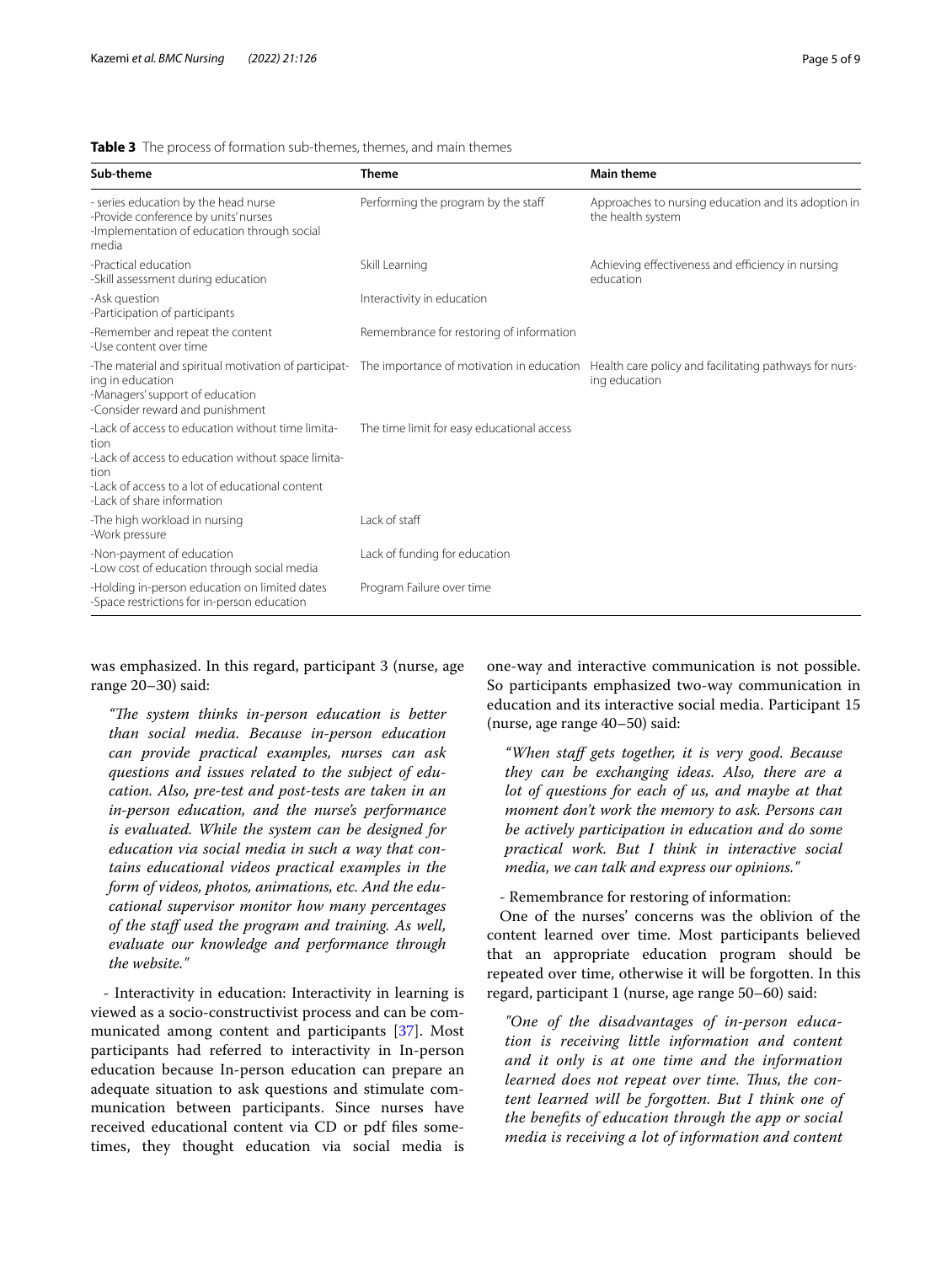*at diferent times, and also reminding and repeating the content. If we forget about it over time, we can refer to the app."*

Health care policy and facilitating pathways for nursing education.

This theme was extracted from five sub-categories as follows:

- The importance of motivation in education:

Considering that educational programs are part of hospital accreditation measures, lack of motivation, and disinterest by nurses, also lack of support and reward by managers prevent nurses from participating in face-to-face education. Thus, these factors lead to not attending the class on time, leaving the class out earlier, lack of taking notes, and not paying attention to education. Participant 5 (nurse, age range 30–40) on the role of material and spiritual motivation said:

*"If the education program is out of work hours, nurses don't like in-person education and prefer to receive training virtually. Because the time of education will not be considered as a part of our overtime hours. The encouragement certificate for work promotion was not considered. While the certifcate can have a positive impact on the annual performance appraisal."*

- The time limit for easy educational access:

Getting easier to access education and having no time limits are basic nurses' rights. But based on the analysis obtaining in-person education and its access was less possible for nurses. In this regard, participant 9 (nurse, age range 20–30) said:

*"When only one date is set for an educational program, maybe we can't attend. For example, perhaps there were many patients at the same time and there aren't many nurses in the sector. Certainly, we cannot participate in education. It is better to set a few dates for an education topic so that nurses can participate in diferent dates or send via social media. In this way, we can read the contents when the unit is not crowded or at rest time. "*

Participant 11 (nurse, age range 30–40) said:

*"I think the advantage of social media is most people can access this type of education and share information. We can use this program whenever we want, and we don't have to go to the hospital from home. There is no time and space limit. Even at rest, at work and home, at any time of day, we can use this type of education. We can also have access to a lot of educational content."*

- Lack of staf: Most participants referred to the lack of staff in different sectors. They said these factors lead to working pressure. Working pressure and high workloads are seen as the main barriers to attending in-person education programs. Therefore, nurses didn't have enough time to attend in-person education and expressed their tendency to use educational programs based on social media. In this case, participant 2 (nurse, age range 30–40) said:

*"We are faced with a lack of staf. So that one person should work instead of two or three persons. Tus, the load of our work is very high, and we have to tolerate a lot of pressure."*

- Lack of funding for education:

Data analysis found one of the barriers to in-person education is the cost of education implementation. Thus, one of the most important concerns of education executives is the fnancing of education costs (such as the payment of the educator, catering fees, educational equipment, and adequate space for education). Participant 6 (nurse, age range 30–40) said:

*"One of our educational problems is a lack of funds.*  The hospital's operating personnel says you should *fnd a sponsor for the educational program. In-person education is economically not desirable because of the commute and payment to the educator. But education through social media is just an app that's installed on the mobile phone and does not require commuting, educator fees, or catering, even it has not needed a place for education."*

- Program Failure over time:

The data showed some factors that lead to program failures over time. Such as lack of suitable education space, lack of proper education, no having trainer or educator. In this regard, participant 13 (nurse, age range 30–40) said:

*"Perhaps faculty members educated their students in the hospital and not at college or maybe there was a retraining class. So the educational supervisor will coordinate with the unit of education a few days before the education. But, sometimes the education program maybe to be canceled due to a lack of appropriate location or space."*

## **Discussion**

Regarding the decisive role of the educational method in nursing education, this study aimed to explore nurses' experiences of the education methods context based on the in-person and social media methods through a qualitative study. The findings from this survey indicated due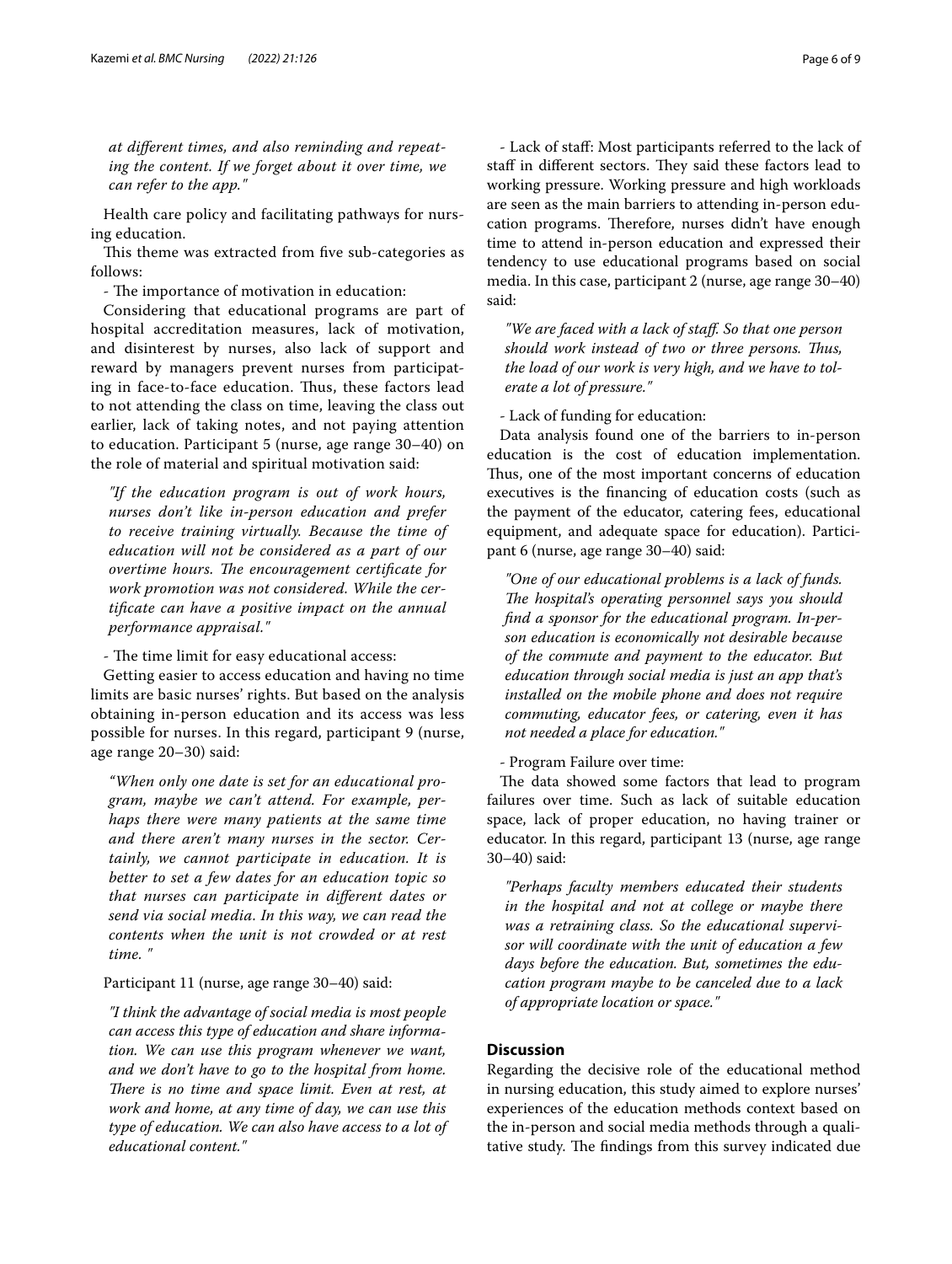to the nature of the nurses' work, the educational methods and easy access to education can be a considerable role in nurses' education, particularly in promoting professional and occupational skills.

One of the main themes extracted was "Approaches to nursing education and its adoption in the health system" i.e. the educational program performed by the hospital staff. This theme illustrated the provision of the educational program by the staf, as there was no specialist educator personnel to run the program. This was due to a lack of fnancial support for a specialist educator. The effectiveness and success of the education process depend on the educator's professional skills. Occasionally, education is provided by an educational supervisor, or nurses such as series education, which is only as a task, although some education may be successful. Geravandi et.al study fnding showed that education was efective by the clinical supervisor [\[38](#page-8-23)].

Nursing education plays a major role in fostering the mind to think in clinical practices, diferent situations, and the establishment of communication between events, decision making, and conceptualization to promoting community health [\[39](#page-8-24)]. Nurses reported training as an efective factor in their ability to gain knowledge, skills, and self-efficacy in different areas. For instance, a study showed the efect of education to promote nurses' ability on patient care improvement and increase the quality of health care [\[10](#page-7-9)].

Nurses emphasized interactive education. Nurses in inperson education can ask questions, receive answers, and there is a relationship between the educator and learner. Nurses showed their tendency to use interactive social media. That means they could write their question if they could not understand the content or can comment on website/app content. The use of online courses also provides a good opportunity for expanding scientifc content and increasing the depth of learning because of the fexibility provided. A study concluded that e-learning can be considered as a supportive and complementary method in nursing education [\[40\]](#page-8-25). Indeed, using social media for sharing information and connecting with their colleague, also for peer support, peer learning, and participation engagement seem efective and benefcial.

Participants also had comments on barriers and facilitators of education. Nurses acknowledged that they could not access the content if they did not attend the training. They believed they could access information and educational content using a social media method at any time, anywhere. This supports a study by Thiele which showed access to more information, taking responsibility for learning by learners, and access to educational content at any time by nursing students were achieved  $[41]$  $[41]$ . This fnding is also consistent with Buckley et al. results who theorized that the facility of access to educational content in the Web-based method leads to increased satisfaction of learners [[42](#page-8-27)]. Nurses can use a variety of social media programs to advance their personal and professional goals. Nurses can access information for their workplace or personal lives, connect with colleagues, share information about best practices, and advance health through personal and professional means [\[43](#page-8-28), [44](#page-8-29)].

Another side, the data depicted a lack of motivation as one of the barriers to training participation and can lead to not paying attention to educational content, and also leaving the class before the education fnished. In similar studies, inadequate motivation for education, lack of support, and encouragement for nurses to participate in education are mentioned  $[45, 46]$  $[45, 46]$  $[45, 46]$ . Thus, based on policymaking, managers are recommended to motivate nurses to attend in education, such as fnancial support, reward.

High workload, shortage of personnel, and lack of proportionality of the number of patients to the nurse in diferent units impede attending in-person education. Other studies also pointed to the high amount of work and work pressure on colleagues for attending continuing education as a barrier  $[40, 47]$  $[40, 47]$  $[40, 47]$  $[40, 47]$  $[40, 47]$ . As well, the data indicated inadequate fnancial support of the organization or lack of funding for education to create a suitable platform for education, in particular, in-person education. So that hospitals should run educational programs following the Ministry of Health instructions. However, the cost of education and the necessary preconditions for the implementation of education are not provided. This issue has always been one of the most important problems for education executives. In similar studies, inadequate funding by the organization was a major barrier to nurses' attendance in professional education [[45](#page-8-30), [48\]](#page-8-33). While nurses believed that directors' support from nursing staff would have a key role in their productivity. Furthermore, nurses represent education social media is appropriate because of increased quality of learning, ease of access to a high level of information at a limited time, reduced costs and also, family conditions, fatigue due to long work hours, and a lack of adequate human resources.

## **Limitations, implications, and perspectives**

The main limitation of our study is related to data collection. Some nurses were reluctant to participate in the study because of their high workload and lack of time. To overcome this limitation, the researcher asked nurses to choose the time of the interview according to their working conditions. Other limitations of this qualitative research include the following:

The interview process was time-consuming. It was not possible to reach all the participants.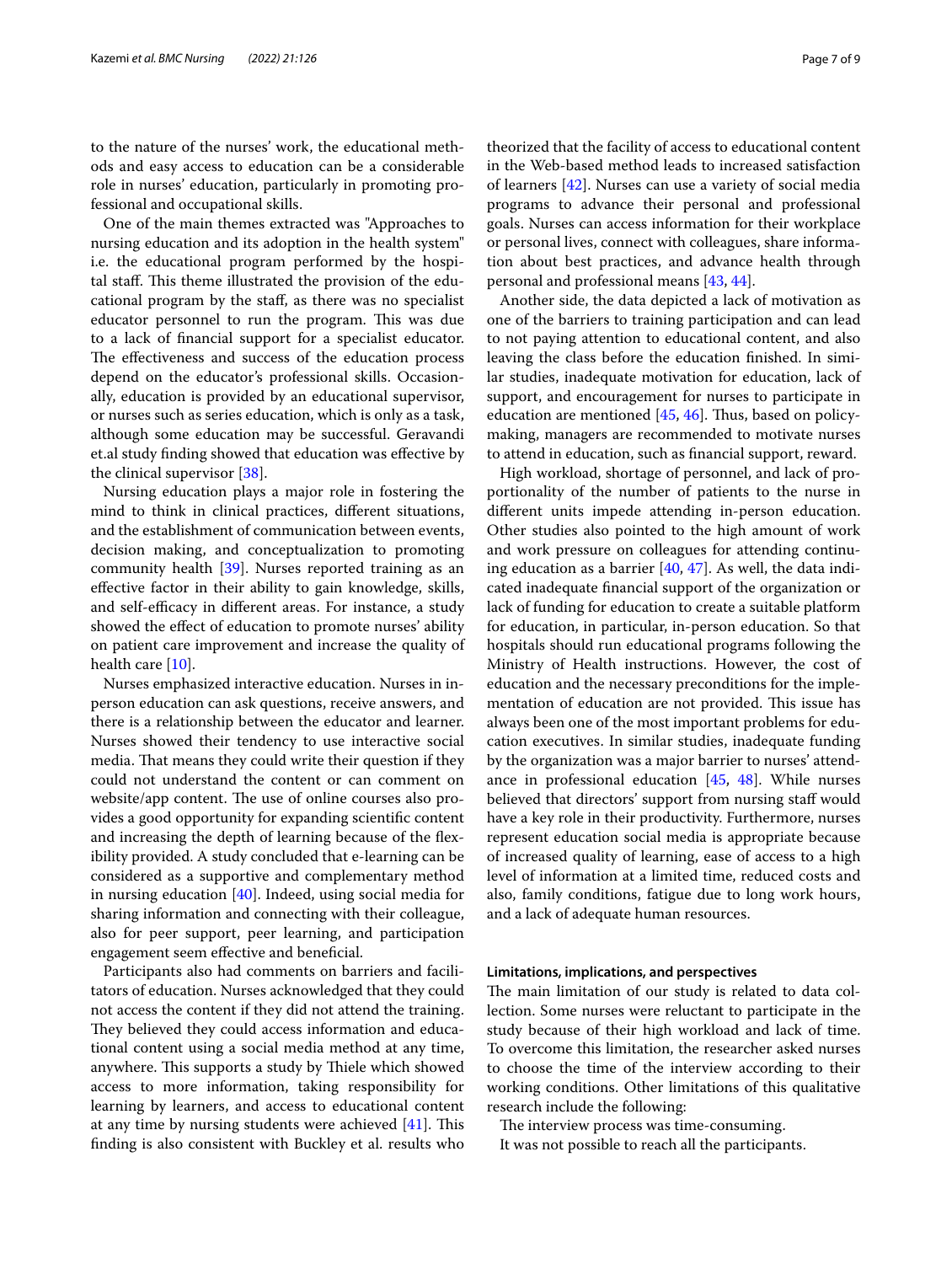The interview required the consent and willingness of the respondent, the patience and perseverance of the interviewer.

Sometimes, participants were reluctant to express explicit opinions.

## **Strengths**

Despite its limitations, our study has had several characteristics of value. Firstly, our results provided a platform from the nurses' standpoint to evaluate educational approaches. As well as, it is recommended policymakers assess resources, development, and allocation of budgets, organizational barriers, and coordination of the program according to target groups.

## **Conclusion**

This study provided some advantages and barriers of the two educational methods from the nurses' perspective. The choice of educational methods in nursing education is very important. Currently, despite inadequate motivation, insufficient support, and much workload, nurses are not motivated enough to attend in-person education. Therefore, it is necessary to establish a suitable framework for the implementation of the education process for nursing personnel. Indeed, it seems that applying educational methods based on interactive social media might be helpful.

## **Supplementary Information**

The online version contains supplementary material available at [https://doi.](https://doi.org/10.1186/s12912-022-00903-4) [org/10.1186/s12912-022-00903-4](https://doi.org/10.1186/s12912-022-00903-4).

**Additional fle 1.**

#### **Acknowledgements**

This paper was originated from the frst investigator's Ph.D. thesis at the Department of Health Education and Promotion, Faculty of Medical Sciences, Tarbiat Modares University, Tehran, Iran. The authors thank the staff of hospitals of Mazandaran University of Medical Sciences especially nurses. As well, the research team needs to be honored and thankful to Claire E Hiller (School of Physiotherapy, Faculty of Health Sciences, University of Sydney, Sydney, New South Wales, Australia) who contributed to the writing and editing of the paper.

#### **Authors' contributions**

SSK was the main investigator, collected and analyzed the data, and wrote the frst draft. SST supervised the study and contributed to the writing process. AH helped in the design and contributed to the writing process. AM was the study advisor and contributed to providing the fnal draft. All authors read and approved the fnal manuscript.

#### **Funding**

None.

#### **Availability of data and materials**

The data will be available from the corresponding author on request.

#### **Declarations**

#### **Ethics approval and consent to participate**

The Tarbiat Modares University of Ethics Committee for Health Research Ethics (IR. TUM. REC. 2017/545) approved the study. Written informed consent was obtained from all participants.

#### **Consent for publication**

Not applicable.

#### **Competing interests**

All authors declare that they have no competing fnancial interests or personal relationships.

#### **Author details**

<sup>1</sup> Department of Health Education & Health Promotion, Faculty of Medical Sciences, Tarbiat Modares University, Tehran, Iran. <sup>2</sup> Health Metrics Research Center, Iranian Institute for Health Sciences Research, ACECR, Tehran, Iran. 3 <sup>3</sup> Faculty of Humanity Sciences, University of Sciences & Culture, ACECR, Tehran, Iran.

#### Received: 7 October 2020 Accepted: 11 May 2022 Published online: 24 May 2022

#### **References**

- <span id="page-7-0"></span>Perrin M, Kim T, Stan R, Giesie P, Tabor J, Le Verche V, et al. Role of nursing competencies for accelerating clinical trials in stem cell clinics. Stem Cells Transl Med. 2018;7(1):6–10.<https://doi.org/10.1002/sctm.17-0165>.
- <span id="page-7-1"></span>2. Hutton DW, Krein SL, Saint S, Graves N, Kolli A, Lynem R, et al. Economic evaluation of a catheter associated urinary tract infection prevention program in nursing homes. Am Geriatri Soc. 2018;66(4):742–7. [https://doi.](https://doi.org/10.1111/jgs.15316) [org/10.1111/jgs.15316](https://doi.org/10.1111/jgs.15316).
- <span id="page-7-2"></span>3. Bryant-Lukosius D, DiCenso A, Browne G, Pinelli J. Advanced practice nursing roles: development, implementation, and evaluation. J Adv Nurs. 2004;48(5):519–29. <https://doi.org/10.1111/j.1365-2648.2004.03234.x>.
- <span id="page-7-3"></span>4. Mosadeghrad AM. Factors infuencing healthcare service quality. Int J Health Policy Manag. 2014;3(2):77–9. [https://doi.org/10.15171/IJHPM.](https://doi.org/10.15171/IJHPM.2014.65) [2014.65.](https://doi.org/10.15171/IJHPM.2014.65)
- <span id="page-7-4"></span>5. Rich ML, Miller AC, Niyigena P, Franke MF, Niyonzima JB, Socci A, et al. Excellent clinical outcomes and high retention in care among adults in a community-based HIV treatment program in rural Rwanda. JAIDS J Acquir Immune Defc Syndr. 2012;59(3):e35–42. [https://doi.org/10.1097/](https://doi.org/10.1097/QAI.0b013e31824476c4) [QAI.0b013e31824476c4.](https://doi.org/10.1097/QAI.0b013e31824476c4)
- <span id="page-7-5"></span>6. Sharma RK. Emerging innovative teaching strategies in nursing. JOJ Nurse Health Care. 2017;1(2):55558.
- <span id="page-7-6"></span>7. Westwood PS. What teachers need to know about teaching methods. Aust Council for Ed Research. Camberwell: ACER Press; 2008.
- <span id="page-7-7"></span>8. Thomas G, Thorpe S. Enhancing the facilitation of online groups in higher education: a review of the literature on face-to-face and online groupfacilitation. Interact Learn Environ. 2019;27(1):62–71. [https://doi.org/10.](https://doi.org/10.1080/10494820.2018.1451897) [1080/10494820.2018.1451897](https://doi.org/10.1080/10494820.2018.1451897).
- <span id="page-7-8"></span>9. Thorpe SJ. Online facilitator competencies for group facilitators. Group Facilitation: Res Appl J. 2016;1(13):79–90.
- <span id="page-7-9"></span>10. Darvish A, Bahramnezhad F, Keyhanian S, Navidhamidi M. The role of nursing informatics on promoting quality of health care and the need for appropriate education. Global J Health Sci. 2014;6(6):11–8. [https://doi.](https://doi.org/10.5539/gjhs.v6n6p11) [org/10.5539/gjhs.v6n6p11](https://doi.org/10.5539/gjhs.v6n6p11).
- <span id="page-7-10"></span>11. While A, Dewsbury G. Nursing and information and communication technology (ICT): a discussion of trends and future directions. Int J Nurs Stud. 2011;48(10):1302–10. [https://doi.org/10.1016/j.ijnurstu.2011.02.020.](https://doi.org/10.1016/j.ijnurstu.2011.02.020)
- <span id="page-7-11"></span>12. Korda H, Itani Z. Harnessing social media for health promotion and behavior change. Health Promot Pract. 2013;14(1):15–23. [https://doi.org/](https://doi.org/10.1177/1524839911405850) [10.1177/1524839911405850](https://doi.org/10.1177/1524839911405850).
- <span id="page-7-12"></span>13. Chhabra HS, Sharma S, Verma S. Smartphone app in self-management of chronic low back pain: a randomized controlled trial. Eur Spine J. 2018;27(11):2862–74.<https://doi.org/10.1007/s00586-018-5788-5>.
- 14. Irvine AB, Russell H, Manocchia M, Mino DE, Glassen TC, Morgan R, Gau JM, Birney AJ, Ary DV. Mobile-Web app to self-manage low back pain: